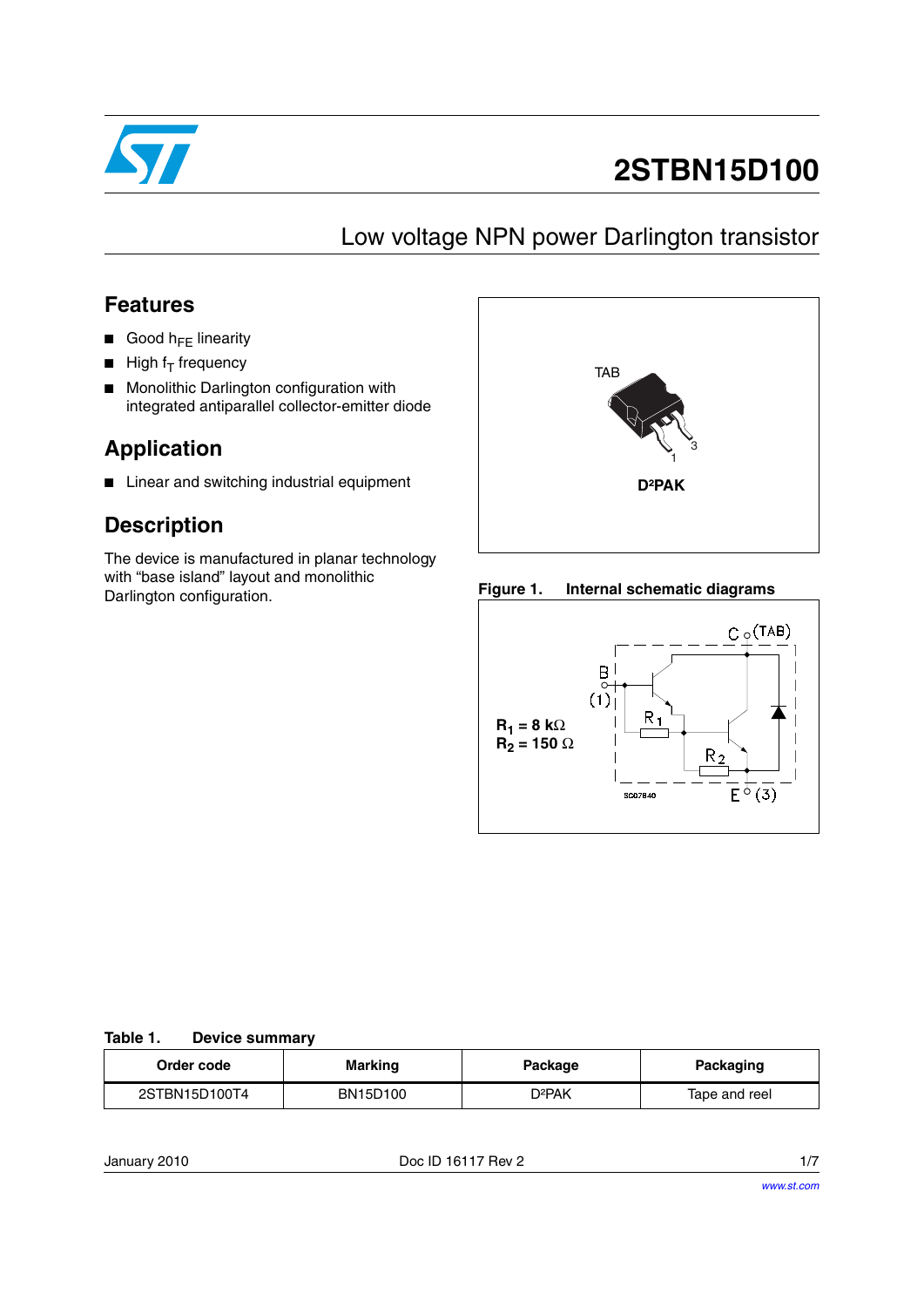# **1 Electrical ratings**

| Table 2. | Absolute maximum ratings |  |
|----------|--------------------------|--|
|          |                          |  |

| Symbol                    | <b>Parameter</b>                                                     | Value        | Unit   |
|---------------------------|----------------------------------------------------------------------|--------------|--------|
| V <sub>CBO</sub>          | Collector-base voltage ( $I_F = 0$ )                                 | 100          | v      |
| V <sub>CEO</sub>          | Collector-emitter voltage ( $I_B = 0$ )                              | 100          | $\vee$ |
| V <sub>EBO</sub>          | Emitter-base voltage ( $I_C = 0$ )                                   | 5            | v      |
| I <sub>C</sub>            | Collector current                                                    | 12           | A      |
| $I_{CM}$                  | Collector peak current                                               | 15           | A      |
| l <sub>B</sub>            | Base current                                                         | 0.2          | A      |
| $P_{TOT}$                 | Total dissipation at $T_{\text{case}} = 25 \text{ }^{\circ}\text{C}$ | 70           | w      |
| $\mathsf{T}_{\text{STG}}$ | Storage temperature                                                  | $-65$ to 150 | °C     |
| $T_{\rm J}$               | Max. operating junction temperature                                  | 150          | °C     |

### **Table 3. Thermal data**

| Symbol     | <b>Parameter</b>                      | Value | Unit |
|------------|---------------------------------------|-------|------|
| $R_{thJC}$ | Thermal resistance junction-case max. | 8. I  | °C/W |

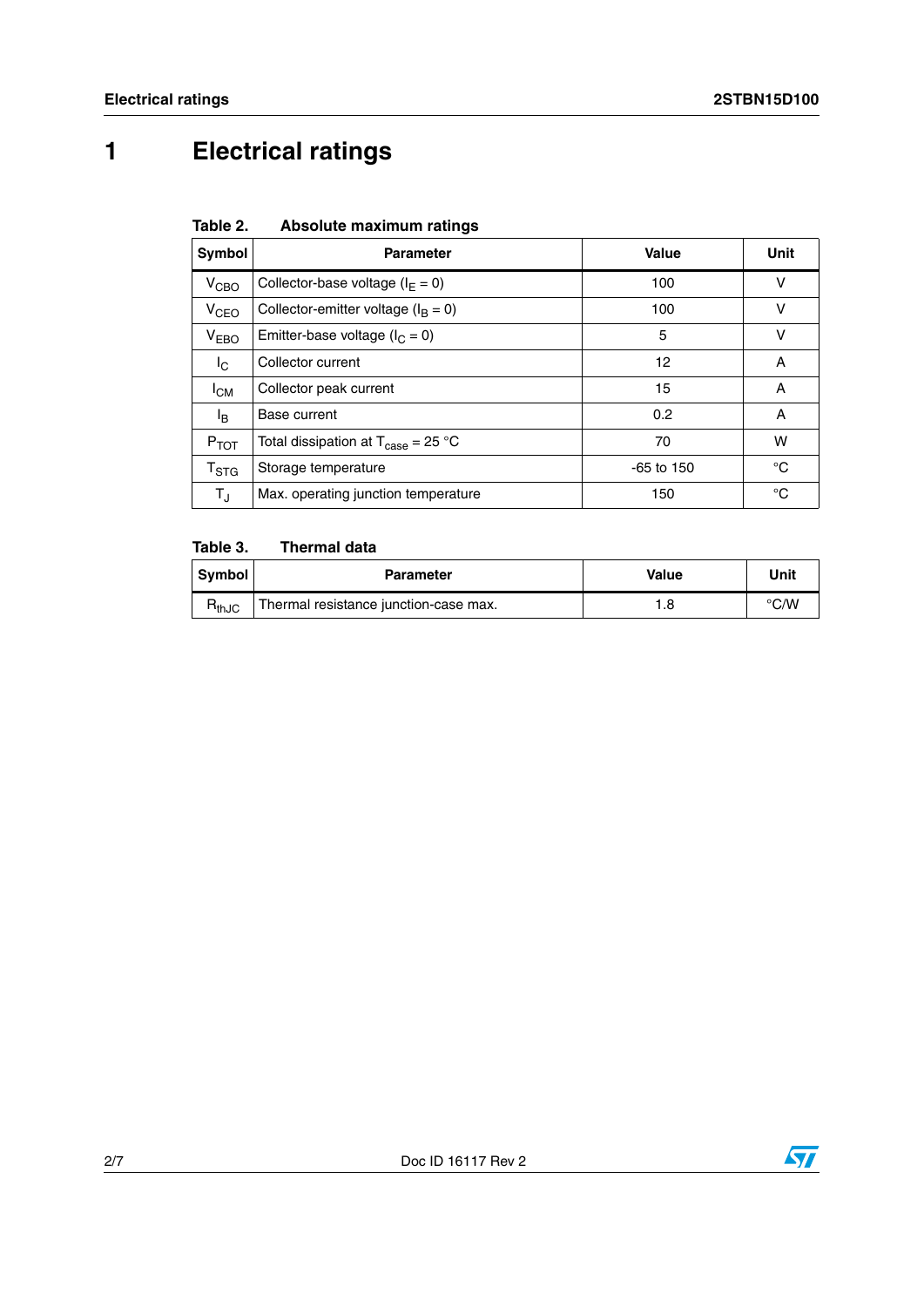# **2 Electrical characteristics**

 $T_{\text{case}} = 25 \text{ °C}$ ; unless otherwise specified.

| Symbol                        | <b>Parameter</b>                                      | <b>Test conditions</b>                                     | Min. | Typ. | Max.       | Unit        |
|-------------------------------|-------------------------------------------------------|------------------------------------------------------------|------|------|------------|-------------|
| <b>I</b> CBO                  | Collector cut-off current<br>$(I_F = 0)$              | $V_{CB} = 100 V$                                           |      |      | 100        | μA          |
| <b>I</b> CEO                  | Collector cut-off current<br>$(I_{\rm B} = 0)$        | $V_{CF} = 50 V$                                            |      | ٠    | 100        | μA          |
| <sup>I</sup> EBO              | Emitter cut-off current<br>$(I_C = 0)$                | $V_{FR} = 5 V$                                             | 0.12 |      | 2          | mA          |
| $V_{CEO(sus)}$ <sup>(1)</sup> | Collector-emitter<br>sustaining voltage ( $I_B = 0$ ) | $I_C = 100$ mA                                             | 100  |      |            | v           |
| $V_{CE(sat)}$ <sup>(1)</sup>  | Collector-emitter<br>saturation voltage               | $I_C = 0.5 A$<br>$IB = 1 mA$<br>$I_C = 4 A$<br>$IB = 4 mA$ |      |      | 1.5<br>1.3 | v<br>$\vee$ |
| $V_{BE(on)}$ <sup>(1)</sup>   | Base-emitter on voltage                               | $I_C = 3 A$<br>$V_{CF}$ = 3 V                              |      |      | 2.5        | v           |
| $h_{FE}$ <sup>(1)</sup>       | DC current gain                                       | $I_C = 3 A$<br>$V_{CF}$ = 3 V                              | 750  |      |            |             |
| $V_F$                         | Diode forward voltage                                 | $I_F = 3 A$                                                |      |      | 2.5        | v           |

**Table 4. Electrical characteristics**

1. Pulse test: pulse duration  $\leq 300$  µs, duty cycle  $\leq 2$  %.

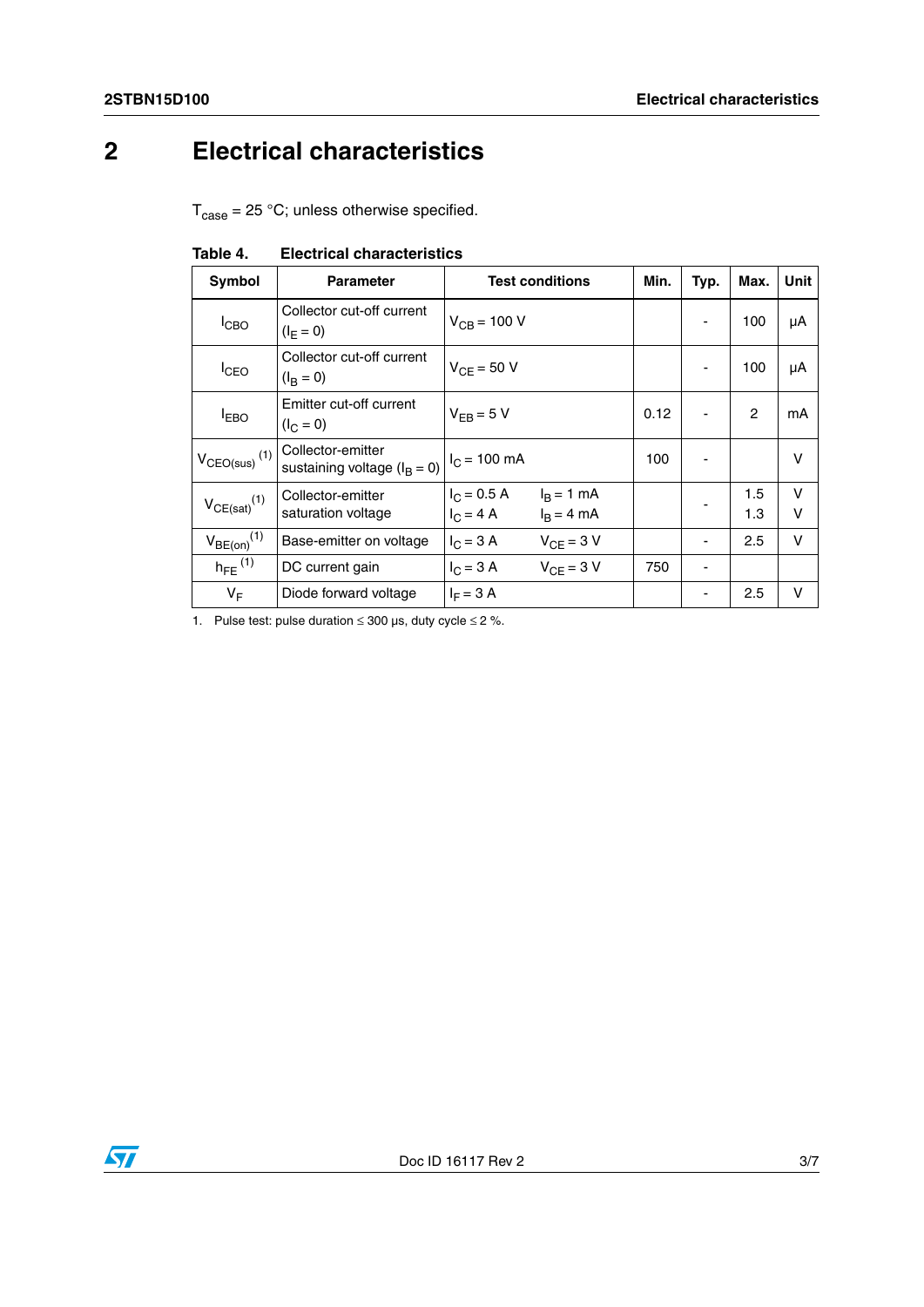## **3 Package mechanical data**

In order to meet environmental requirements, ST offers these devices in different grades of ECOPACK $^{\circledR}$  packages, depending on their level of environmental compliance. ECOPACK $^{\circledR}$ specifications, grade definitions and product status are available at: *[www.st.com](http://www.st.com)*. ECOPACK® is an ST trademark.

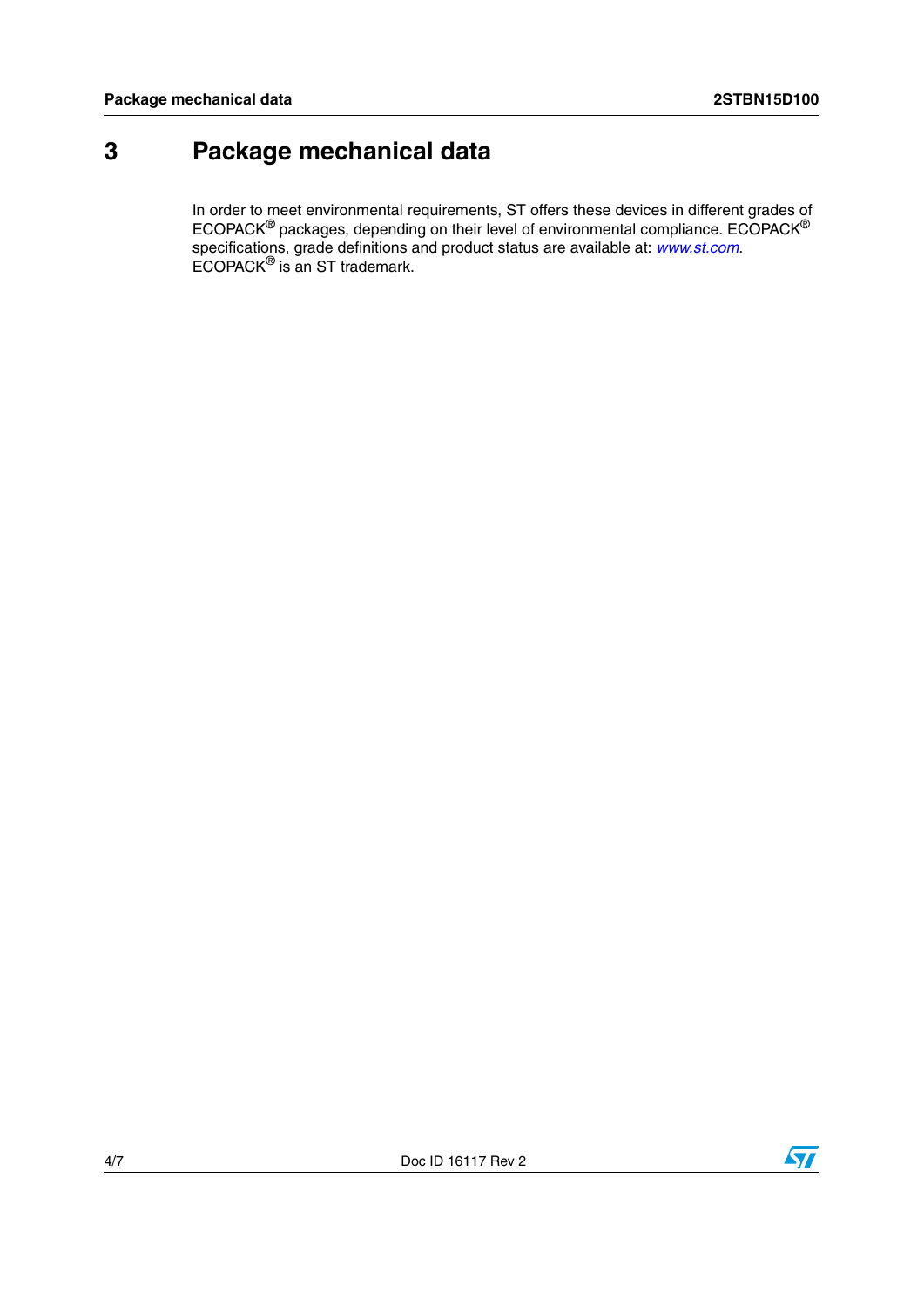| Dim            | mm              |      |             | inch        |            |             |
|----------------|-----------------|------|-------------|-------------|------------|-------------|
|                | Min             | Typ  | Max         | <b>Min</b>  | <b>Typ</b> | <b>Max</b>  |
| A              | 4.40            |      | 4.60        | 0.173       |            | 0.181       |
| A <sub>1</sub> | 0.03            |      | 0.23        | 0.001       |            | 0.009       |
| b              | 0.70            |      | 0.93        | 0.027       |            | 0.037       |
| b <sub>2</sub> | 1.14            |      | 1.70        | 0.045       |            | 0.067       |
| c              | 0.45            |      | 0.60        | 0.017       |            | 0.024       |
| c2             | 1.23            |      | 1.36        | 0.048       |            | 0.053       |
| D              | 8.95            |      | 9.35        | 0.352       |            | 0.368       |
| D <sub>1</sub> | 7.50            |      |             | 0.295       |            |             |
| E              | 10 <sup>1</sup> |      | 10.40       | 0.394       |            | 0.409       |
| E1             | 8.50            |      |             | 0.334       |            |             |
| e              |                 | 2.54 |             |             | 0.1        |             |
| e <sub>1</sub> | 4.88            |      | 5.28        | 0.192       |            | 0.208       |
| H              | 15              |      | 15.85       | 0.590       |            | 0.624       |
| J1             | 2.49            |      | 2.69        | 0.099       |            | 0.106       |
| L              | 2.29            |      | 2.79        | 0.090       |            | 0.110       |
| L1             | 1.27            |      | 1.40        | 0.05        |            | 0.055       |
| L2             | 1.30            |      | 1.75        | 0.051       |            | 0.069       |
| $\mathsf{R}$   |                 | 0.4  |             |             | 0.016      |             |
| V <sub>2</sub> | $0^{\circ}$     |      | $8^{\circ}$ | $0^{\circ}$ |            | $8^{\circ}$ |





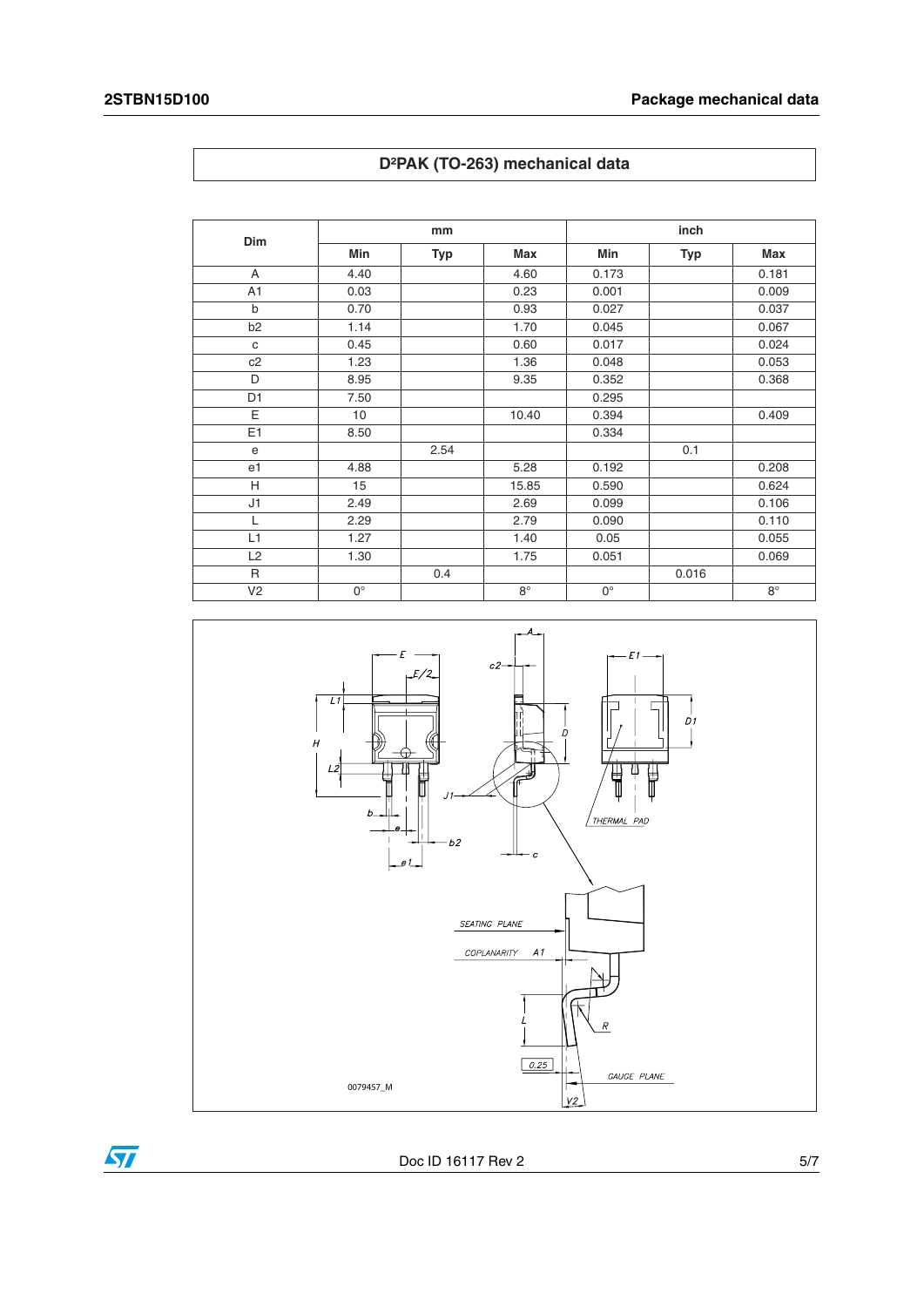# **4 Revision history**

**Table 5. Document revision history**

| Date        | <b>Revision</b> | <b>Changes</b>              |  |
|-------------|-----------------|-----------------------------|--|
| 01-Sep-2009 |                 | First release.              |  |
| 19-Jan-2010 | 2               | Modified Table 1 on page 1. |  |



 $\sqrt{2}$